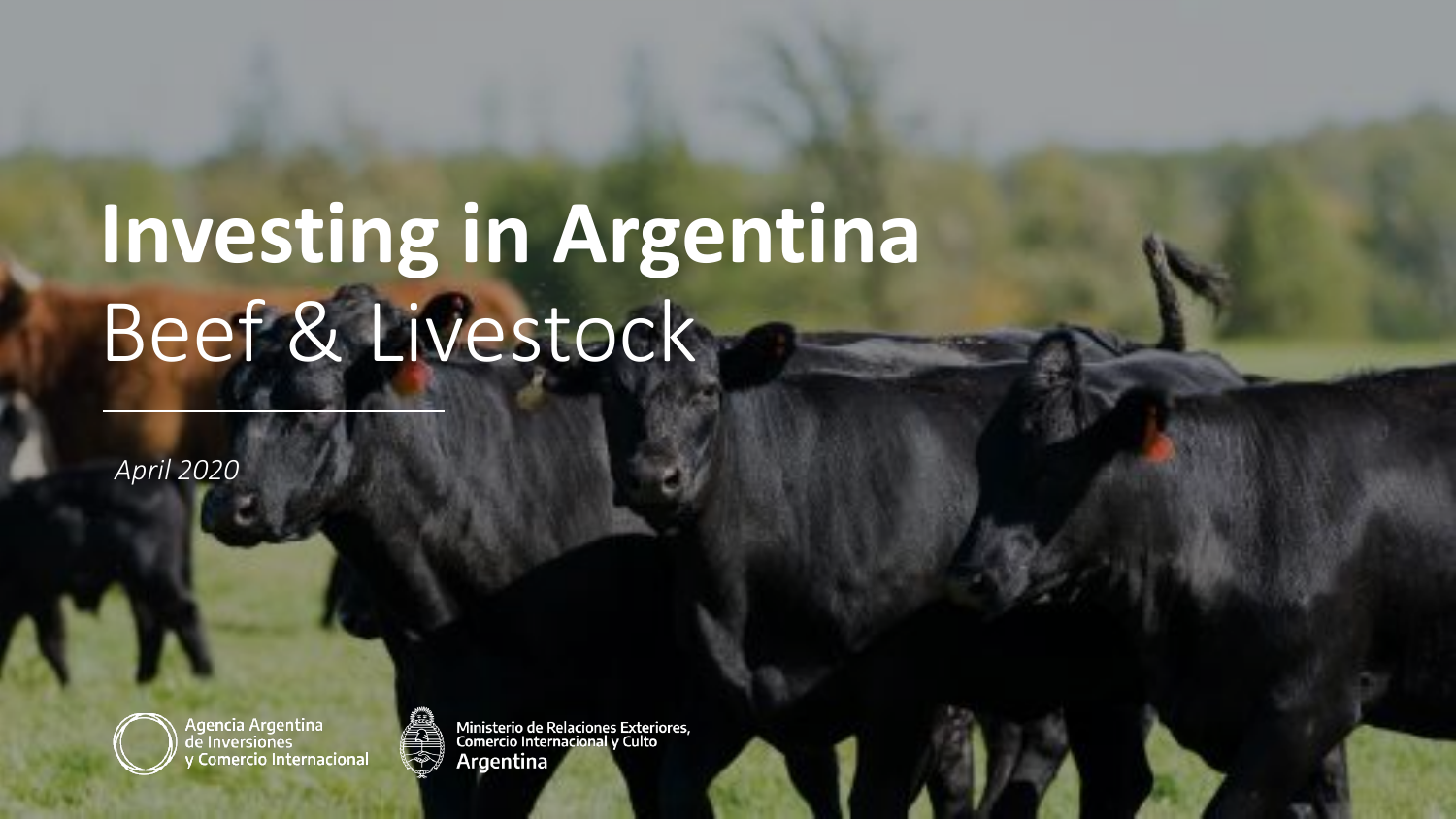# **Overview**



**3 er largest** agribusiness sector



**Over 53 million** heads of livestock



**5%** of world's beef production



Over **USD 3,1 bn**  in exports (2019)



**5th** global beef exporter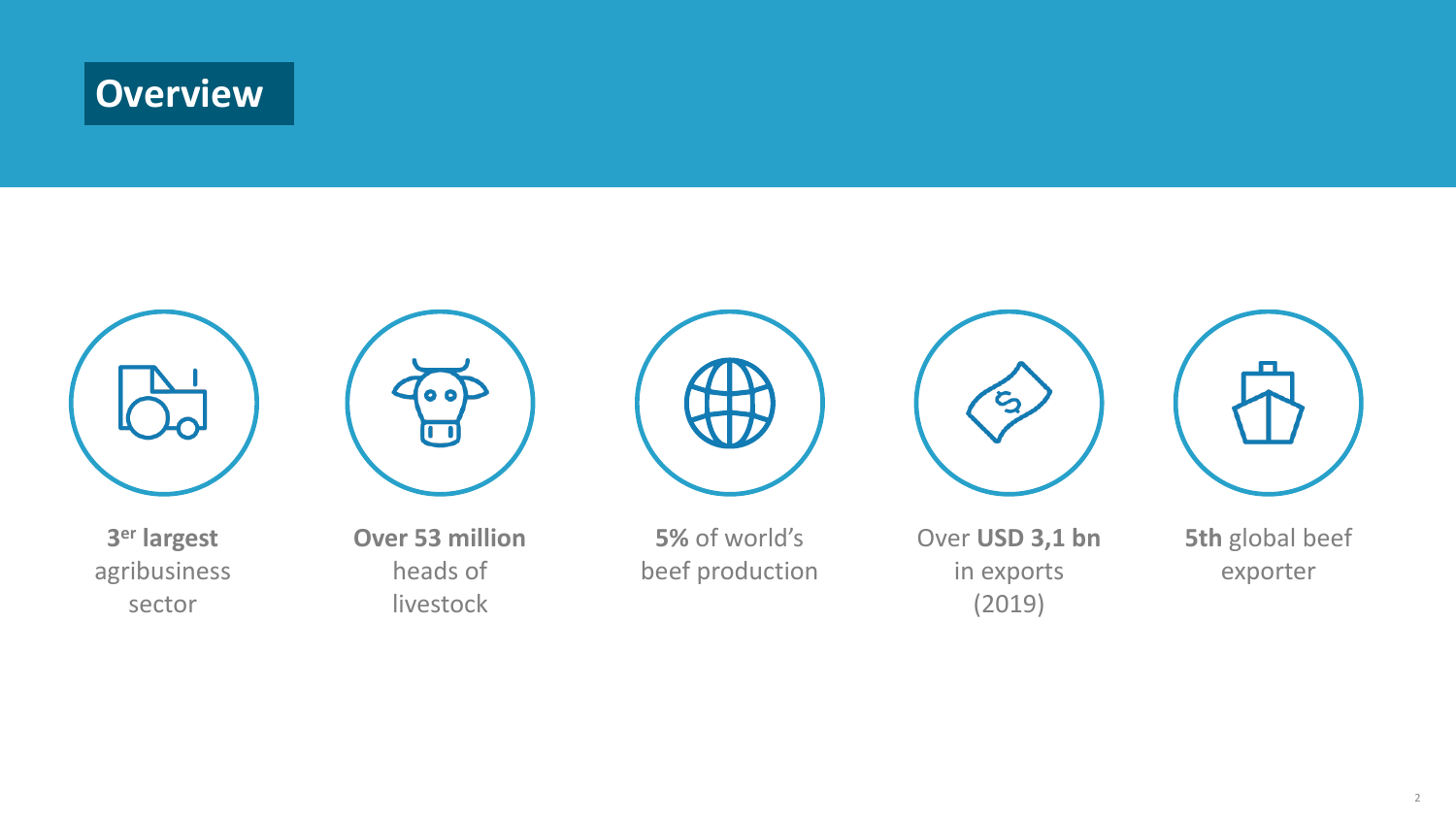### **Domestic market**

#### **Value chain**



- The value chain stands out due to the variety of actors involved as well as their differences in size.
- The activity is audited by SENASA – Argentina's sanitary authority.
- Livestock is raised in all 23 provinces.
- Wide variety of breeds. The most  $\ddot{\bullet}$ relevant ones (as per number of heads) are Aberdeen Angus, Hereford, Shorthorn, Braford, and Brangus.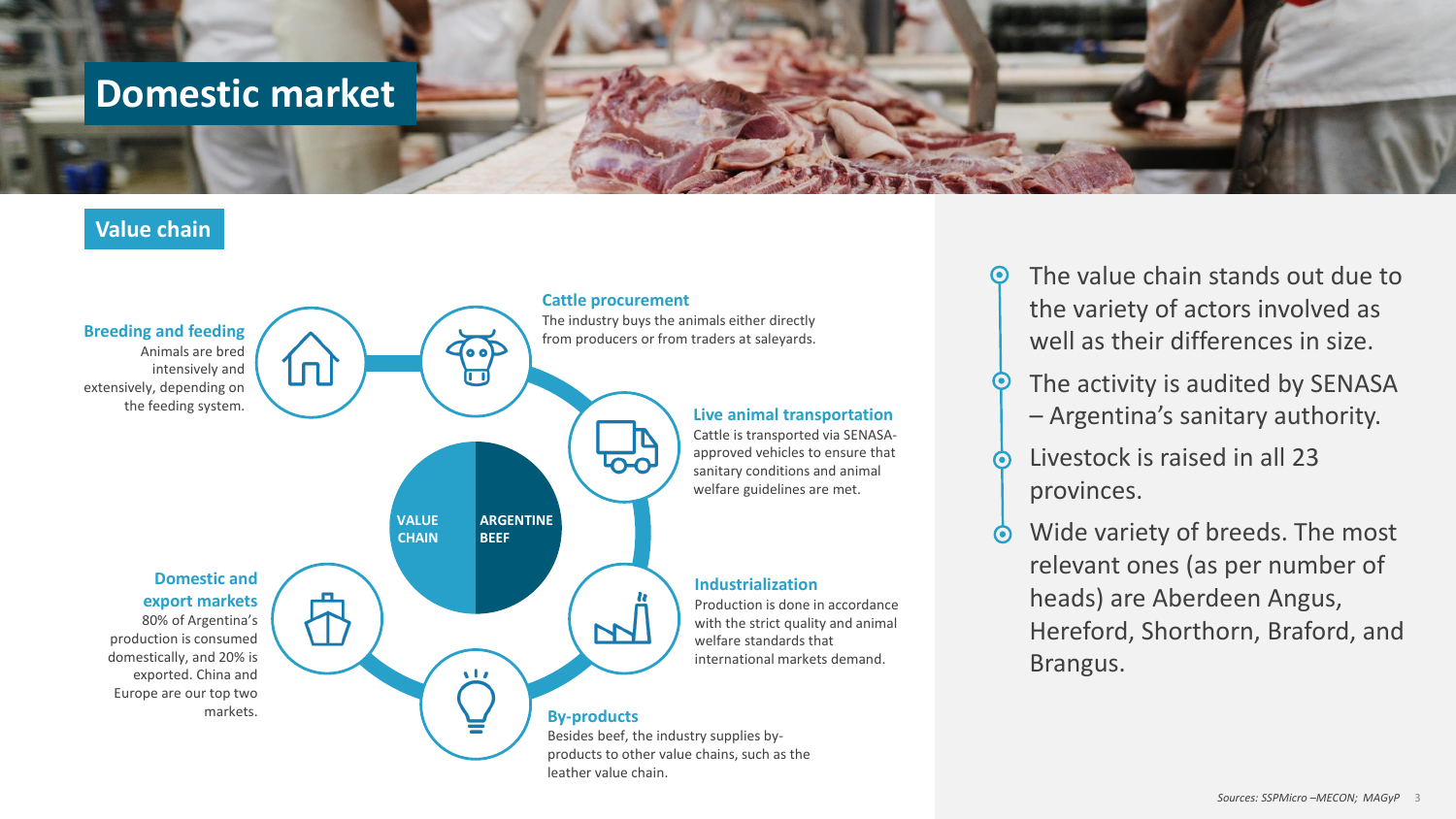### **Domestic market**



### **MEAT consumption per capita (kg)**

- Argentina is the second country with the  $\odot$ highest consumption of beef per capita.
- The domestic market consumes between  $\bullet$ 75% and 80% of what is produced.
- Long experience in grass-fed and grain-fed  $\odot$ production systems.
- More than 350 authorized slaughter  $\odot$ establishments for domestic and international markets.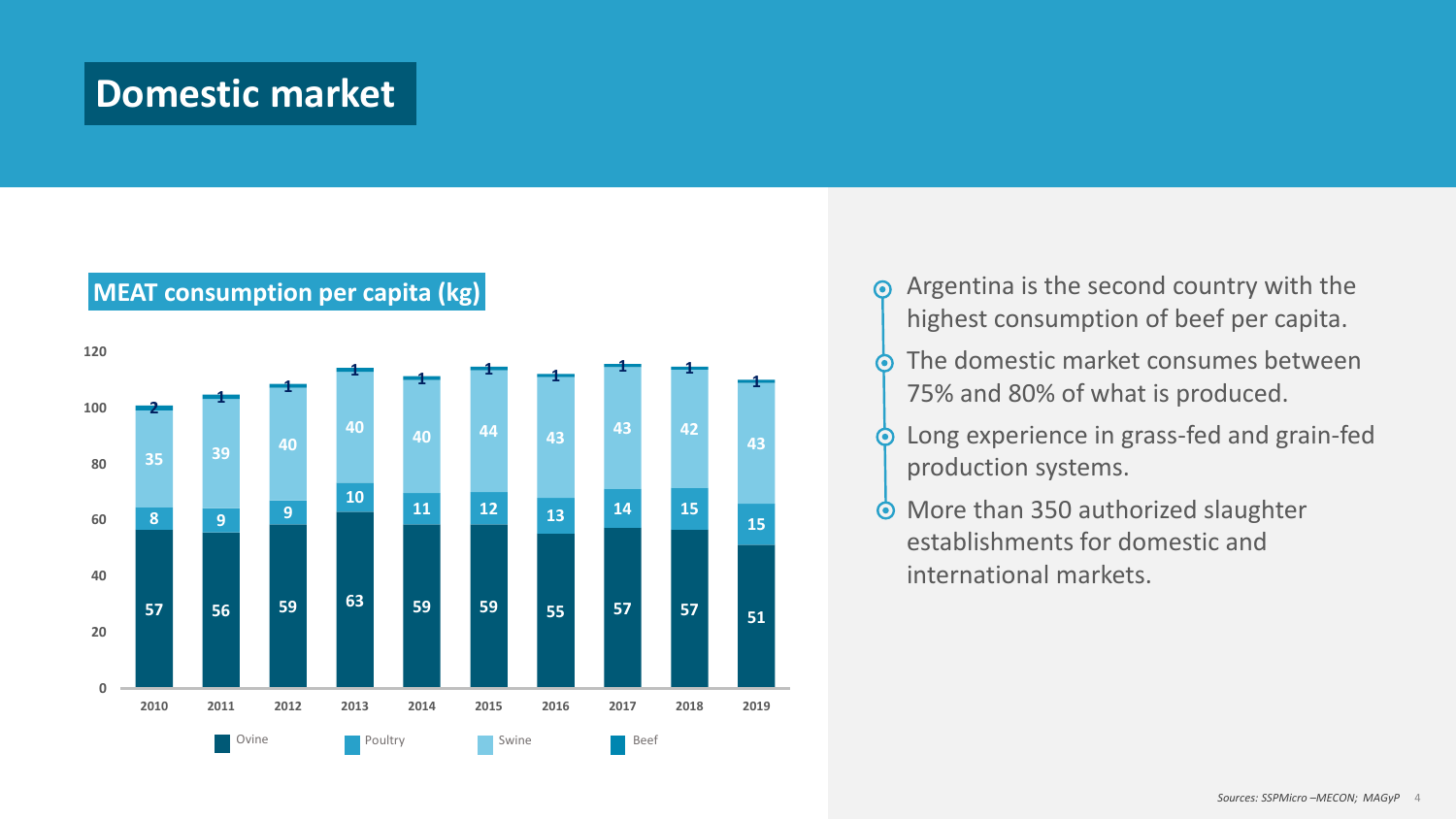### **Global market–** Present & Future

- **Exporter in the world.**
- Exponential growth: beef exports increased by 370% over the last years.
- Actively operating in over 80 countries.
- Exports projected to increase by 2020.
- The country with the highest percentage of Hilton Quota, as well as access to 481 Quota.
- Exports to the EU will benefit from the potential application of the EU-Mercosur FTA.
- Sanitary regulations grant access to 85% of the international beef market.



#### **Beef Export Destinations by volume - 2019**

EU Chile Israel Russia Brazil Others

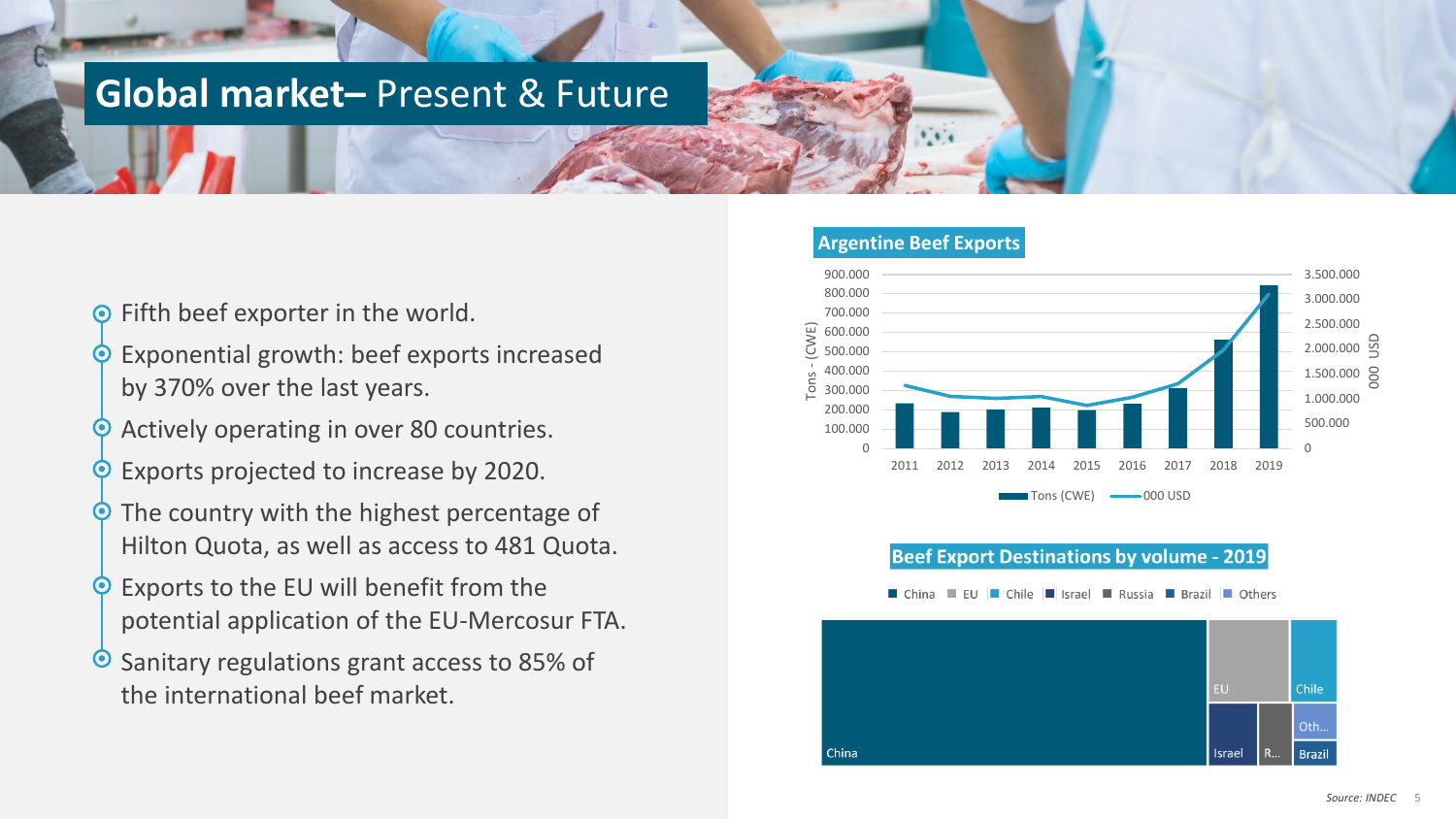### **Global market–** Present & Future

- OECD estimates a global increase in both beef consumption and production over the coming decade.
- Due to its production capacity, and the quality of its meat, Argentina would be one of the main beneficiaries of the aforementioned growth.



**Production kt cwe** Consumption kt cwe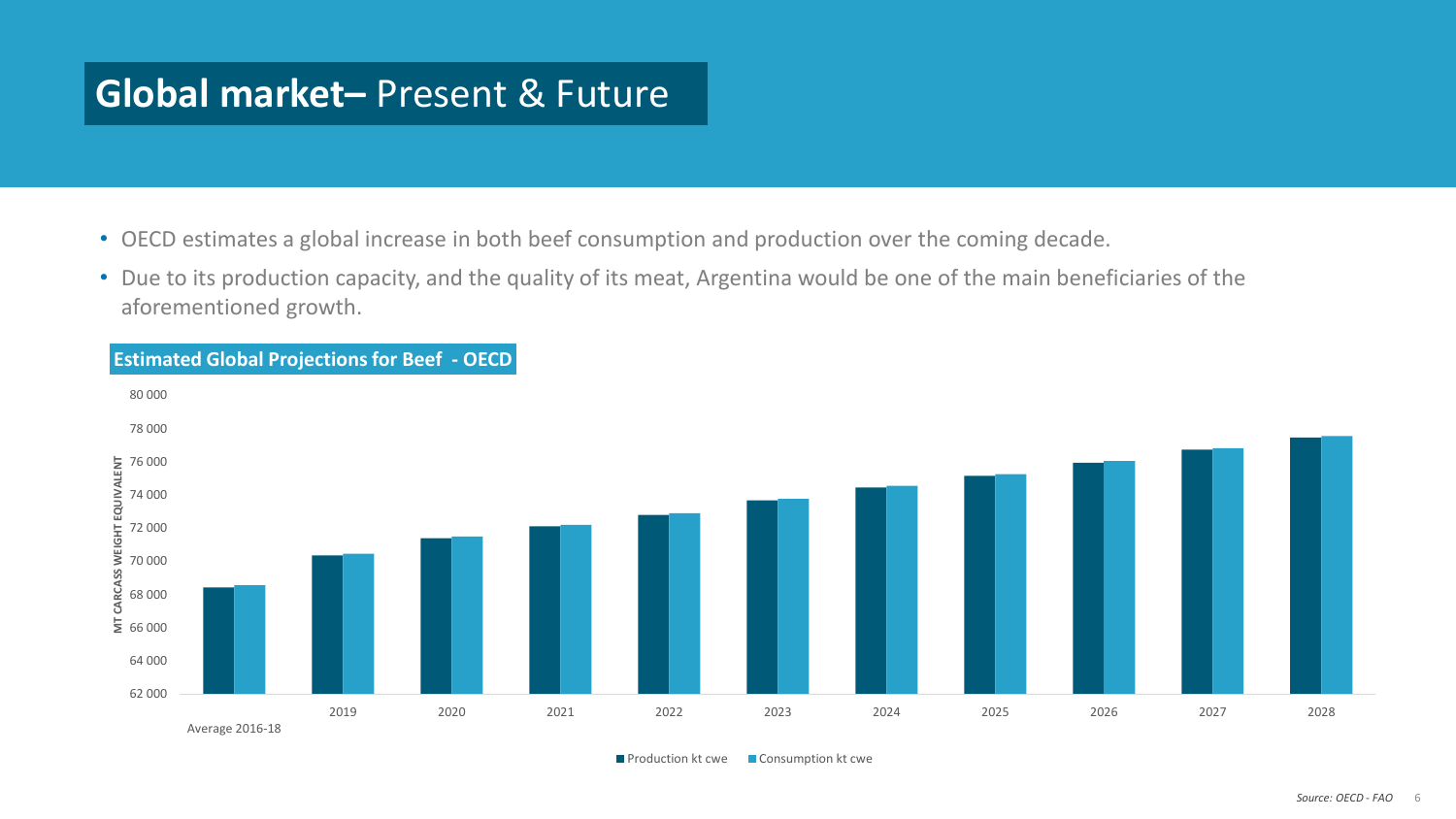**Argentina, a privileged origin for MEAT: competitiveness factors**

## **Argentine beef**

#### **Genetic Quality**

- Breed availability.
- Genetics already adapted to local conditions.
- Argentina is an exporter of bovine genetics.

#### **Advanced Industrial Sector**

- International certifications in process standardization, sanitary procedures and animal welfare.
- Approved destinations: EU, USA, Canada, Chile, China, and Japan, among others.

#### **Sanitary Status**

- FMD-free with and without vaccination (Patagonia Region) and free from BSE (bovine spongiform encephalopathy).
- Permanent Audit by SENASA.

#### **Demand from local & international markets**

• A dynamic demand from both markets, which do not compete, but rather complement each other.

#### **'Extensive' tradition, with 'intensive' development**

- Experience and capacity in pasture feeding.
- Top-tier animal nutrition industry.
- Installed capacity of feedlots.

#### **Land Conditions**

- Mild climate.
- Water availability.
- Second country with the highest number of certified organic hectares, suitable for livestock production.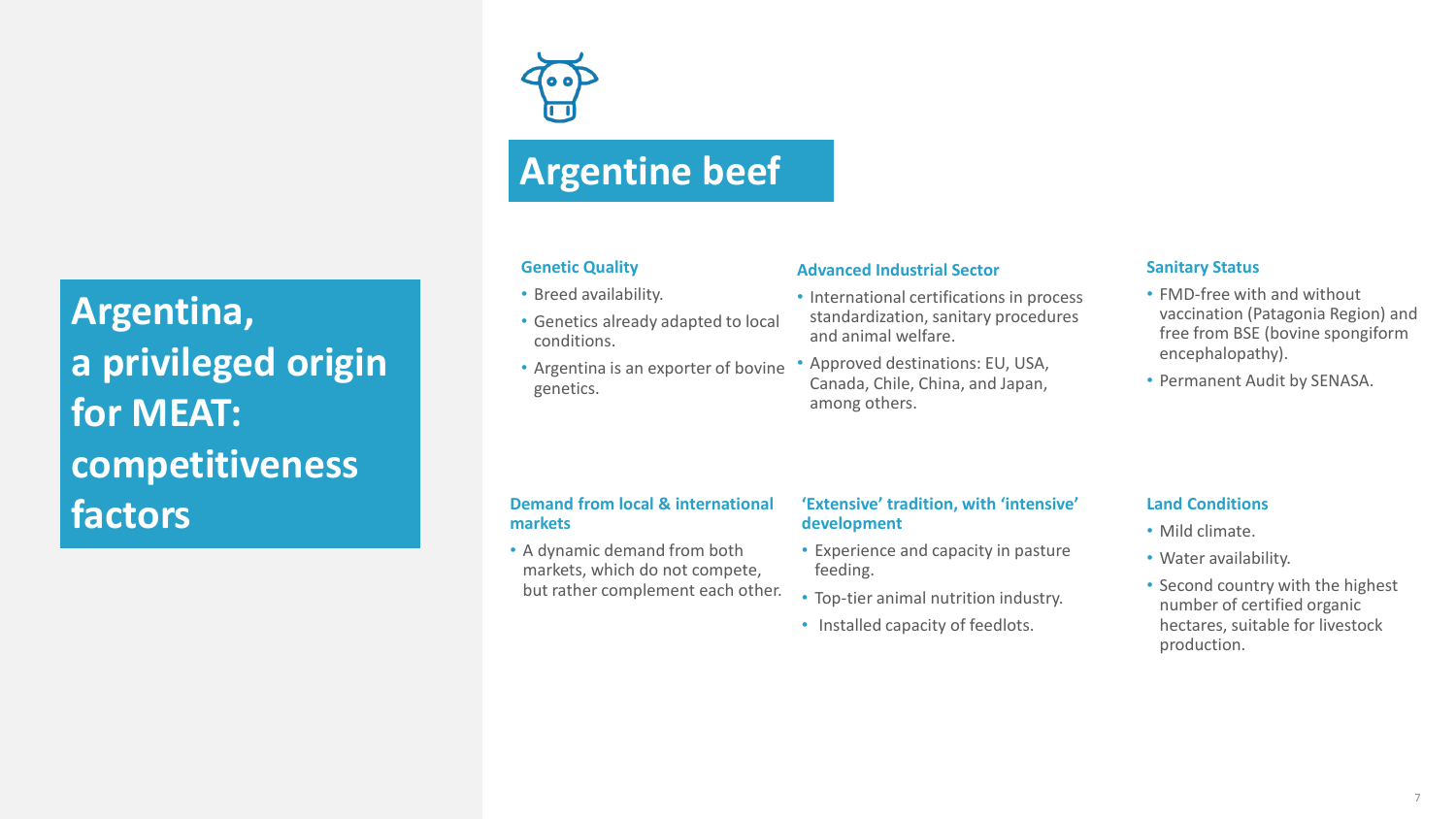### **Value chain and its investment opportunities**

**There are investment opportunities throughout the sector, starting from the genetic development of cattle until its trade in both domestic and international markets.** 



- Genetics for domestic and international markets.
- Grass-fed production systems.
- Organic production.
- Feedlot production systems.



- Joint venture with a local producer/investor.
- Start-up of a new plant, either full or partial cycle.



• Development of a supply chain built on a differentiated product. The added value can be found in certified genetics or feeding systems.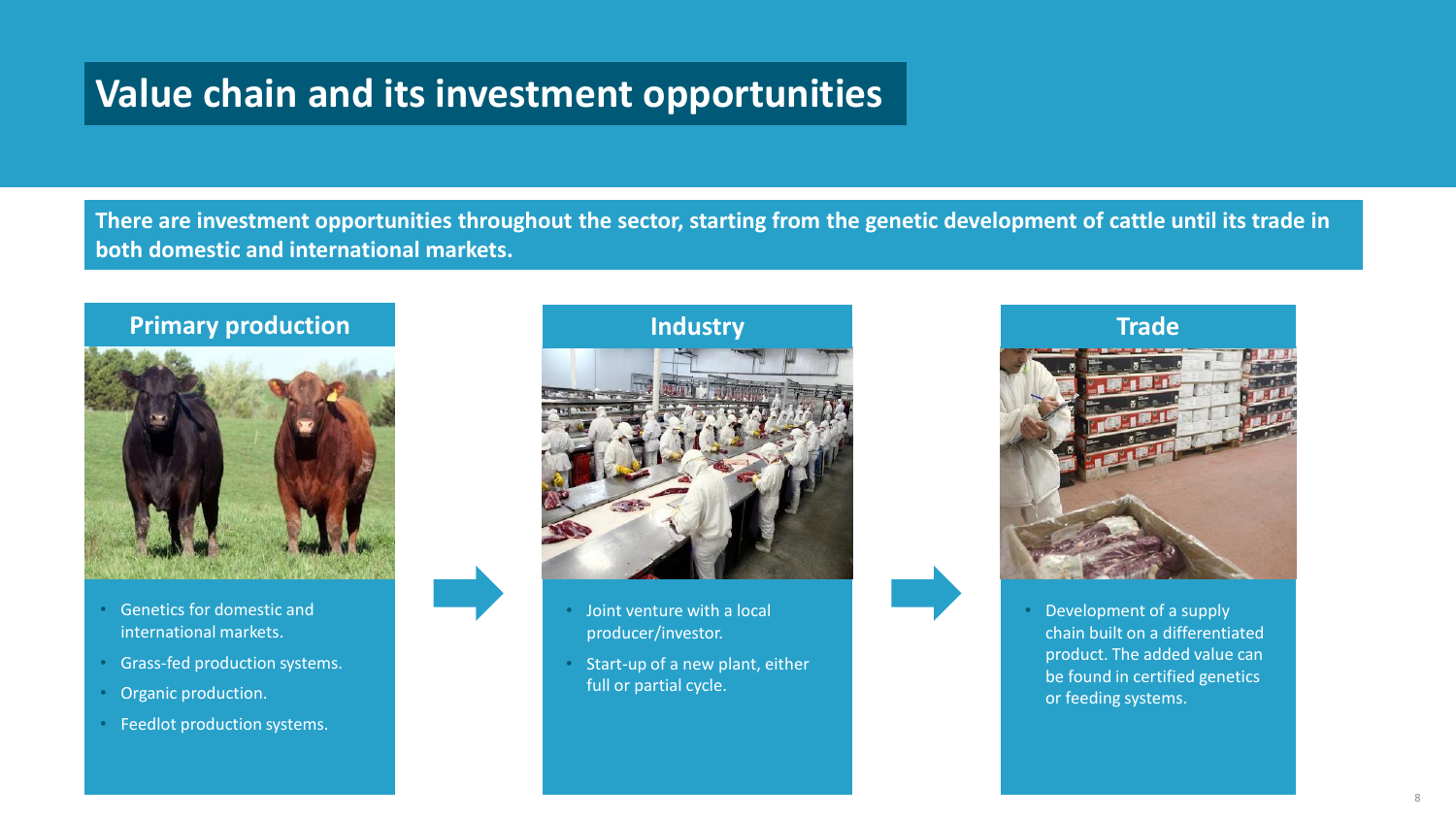## **How we can help**

We promote the internationalization of Argentine companies and facilitate private investments in Argentina

### **OUR SERVICES:**